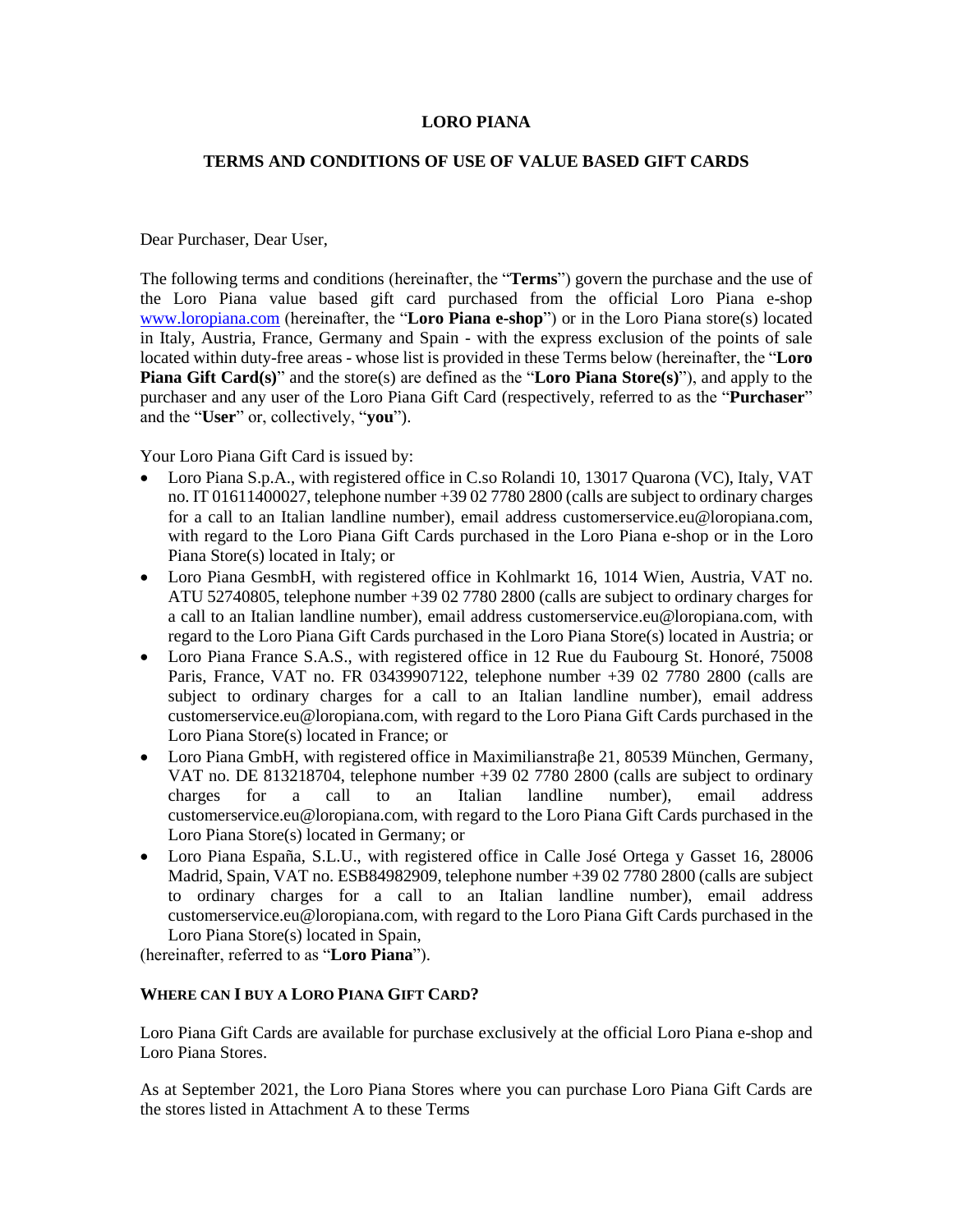For updated information on the Loro Piana Stores, please contact one of the Loro Piana Stores or check on https://it.loropiana.com/en/gift-card-stores-eur.

When purchased in a Loro Piana Store, the Loro Piana Gift Card will be immediately activated (in other words, can be used) at the Loro Piana Store where the Loro Piana Gift Card is purchased, upon payment of the relevant value and no service fees will be charged at the time of purchase.

When purchased on the Loro Piana e-shop:

- Should the Purchaser opt for a virtual Loro Piana Gift card, the Loro Piana Gift Card will be immediately activated;
- Should the Purchaser opt for a physical Loro Piana Gift card, the activation takes an average of 3 days after the purchase confirmation. It is further clarified that the physical Loro Piana Gift Card purchased on the Loro Piana e-shop can be shipped only to addresses located within the following countries: Austria, Belgium, Bulgaria, Croatia, Cyprus, Denmark, Estonia, Finland, France, Germany, Greece, Hungary, Ireland, Italy, Latvia, Lithuania, Luxembourg, Malta, Monaco (Principality of), Netherlands, Poland, Portugal, Romania, Slovakia, Slovenia, Spain, Sweden, Ukraine.

The Purchaser can choose the value of the Loro Piana Gift Card among the values made available by Loro Piana from time to time and up to the maximum amount as provided by the laws and the Loro Piana policies as are communicated to you at the time of purchase.

If you purchase a physical Loro Piana Gift Card at the Loro Piana e-shop, any delivery charges will be communicated to you before you make a purchase. Alternatively, you can purchase a virtual Loro Piana Gift Card at the Loro Piana e-shop and no delivery charges apply.

It is necessary to retain a copy of the serial number and Code of the Loro Piana Gift Card which are provided at the time of the purchase - and which are also printed on the back of the physical Loro Piana Gift Card or are displayed in the virtual Loro Piana Gift Card - since you may be requested to provide them when you redeem the Loro Piana Gift Card or in case of loss, theft or damage of the Loro Piana Gift Card.

### **WHERE AND HOW CAN I USE A LORO PIANA GIFT CARD?**

Loro Piana Gift Cards can be used to purchase Loro Piana products **only** in a Loro Piana Store or the Loro Piana e-shop (hereinafter, such a Loro Piana Store is defined as the "**Loro Piana Eligible Store**"). This means that you cannot use the Loro Piana Gift Card in Department Stores, Outlets or in Loro Piana stores which are not the Loro Piana Stores or any Loro Piana e-commerce site which is not the Loro Piana e-shop. The Loro Piana Gift Card cannot be redeemed in third-party managed Loro Piana stores (such as stores operated under a franchise).

Subject to the restrictions referred to in these Terms, the Loro Piana Gift Cards can be redeemed for the purchase at the Loro Piana Eligible Store of products offered by Loro Piana up to the value of the amount loaded on the Loro Piana Gift Card as indicated in the relevant sales receipt at the time of its purchase, provided that it is used in accordance with these Terms and in compliance with all applicable laws (in particular but not limited to, anti-money laundering laws) and the Loro Piana policies relating to the purchase of goods as are communicated to you at the time of redemption.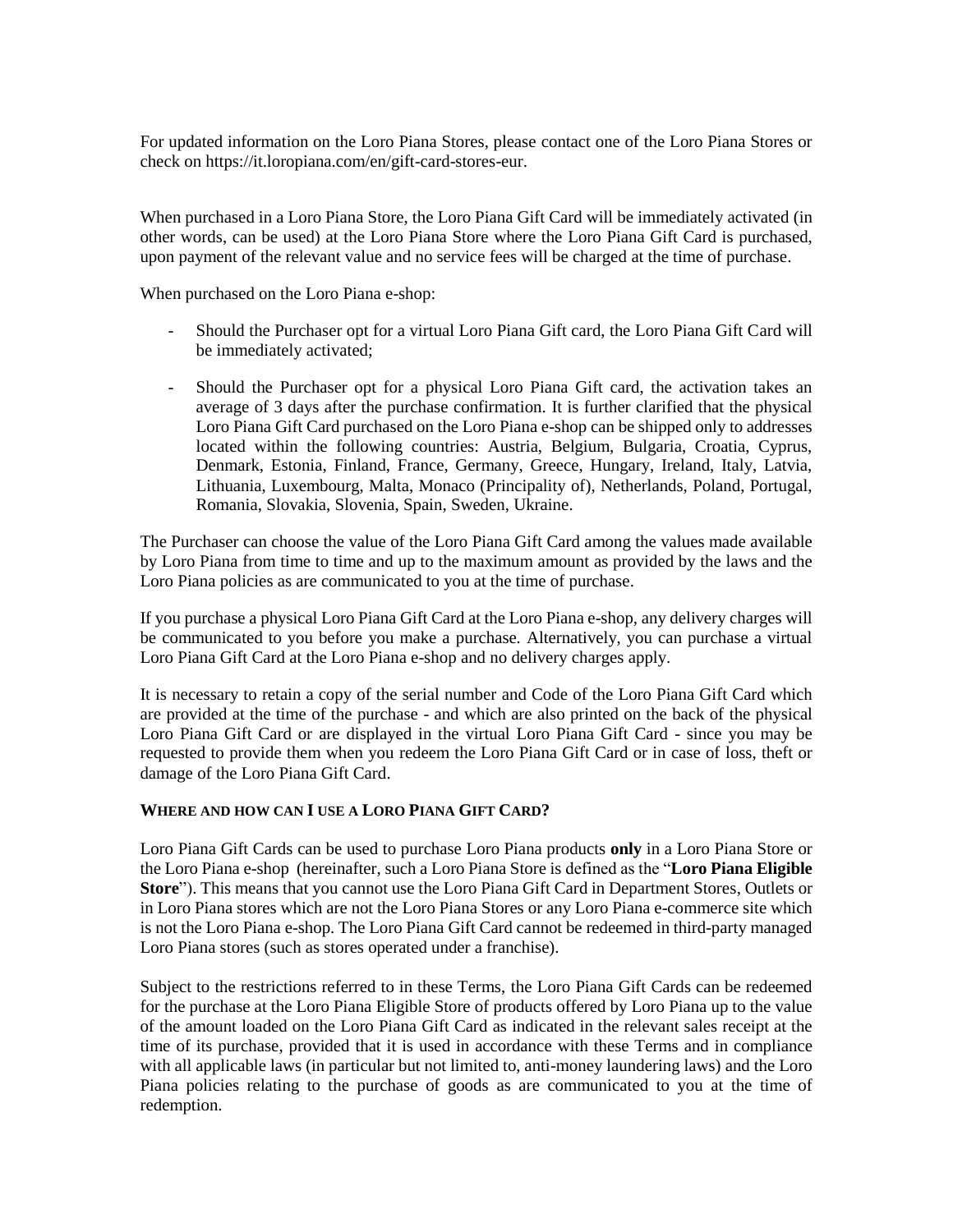The Loro Piana Gift Cards can be redeemed totally or partially and, in this case, the remaining amount can be used for subsequent purchases in the Loro Piana Eligible Store. Purchase values will be deducted from the Loro Piana Gift Card balance until the value reaches zero. If the total value of products purchased at the Loro Piana Eligible Store exceeds the amount on the Loro Piana Gift Card, the remaining balance for such products can be paid via any other method of permissible payment available at the Loro Piana Eligible Store within the maximum amount provided by applicable laws. Please note that on the Loro Piana e-shop you cannot use more than one Loro Piana Gift Card to purchase a single item. Also note that at the Loro Piana Store you can use more than one Loro Piana Gift Card to purchase a single item, provided that use must be in compliance with all applicable laws (in particular but not limited to, anti-money laundering laws).

Save for the cases required by law, the Loro Piana Gift Cards cannot be redeemed for cash even in case of returned products, and they are not reloadable. This does not affect your statutory rights in relation to purchase of the Loro Piana Gift Card.

Nothing in these terms affects any statutory rights in respect of the purchase of the gifted item when using the Loro Piana Gift Card.

Loro Piana will redeem Loro Piana Gift Cards only if they are presented at the Loro Piana Eligible Store at the time of purchase of the requested items, except in the case of loss of the card.

When redeemed on the Loro Piana e-shop, the Loro Piana products purchased through Loro Piana Gift Cards redemption can be shipped only to addresses located within the following countries: Austria, Belgium, Bulgaria, Croatia, Cyprus, Denmark, Estonia, Finland, France, Germany, Greece, Hungary, Ireland, Italy, Latvia, Lithuania, Luxembourg, Malta, Monaco (Principality of), Netherlands, Poland, Portugal, Romania, Slovakia, Slovenia, Spain, Sweden, Ukraine.

### **DOES MY LORO PIANA GIFT CARD EXPIRE?**

Loro Piana Gift Cards expire after 5 years from the date of activation. The date of activation can be checked at the Loro Piana Stores or on [https://eur-giftcard.loropiana.com/ecard/balance/consult.](https://eur-giftcard.loropiana.com/ecard/balance/consult) After your Loro Piana Gift Card has expired you will no longer be able to redeem it.

Loro Piana Gift Cards are generally non-refundable, unless a refund right is provided by the applicable law in the country of purchase pursuant to statutory laws, which may include refund due to successful warranty claim, a refund for a purchase based on an error, or, in case of a purchase in the e-shop, a refund after exercising your withdrawal right. Nothing in this clause will grant a refund right unless it is provided by statutory law. Please note that in any case a refund can be made exclusively at the Purchaser's (not at User's) request.

In case of online purchase of Loro Piana Gift Cards through the Loro Piana e-shop, you expressly acknowledge and accept that in case of usage of the Loro Piana Gift Card, you will lose the right of withdrawal.

## **HOW DO I KNOW THE BALANCE ON MY LORO PIANA GIFT CARD?**

When you purchase a Loro Piana Gift Card, the initial value of your card is printed on the sales receipt you receive when you purchase it. You can check the initial value and the balance of your Loro Piana Gift Card at a Loro Piana Store or on [https://eur](https://eur-giftcard.loropiana.com/ecard/balance/consult)[giftcard.loropiana.com/ecard/balance/consult.](https://eur-giftcard.loropiana.com/ecard/balance/consult)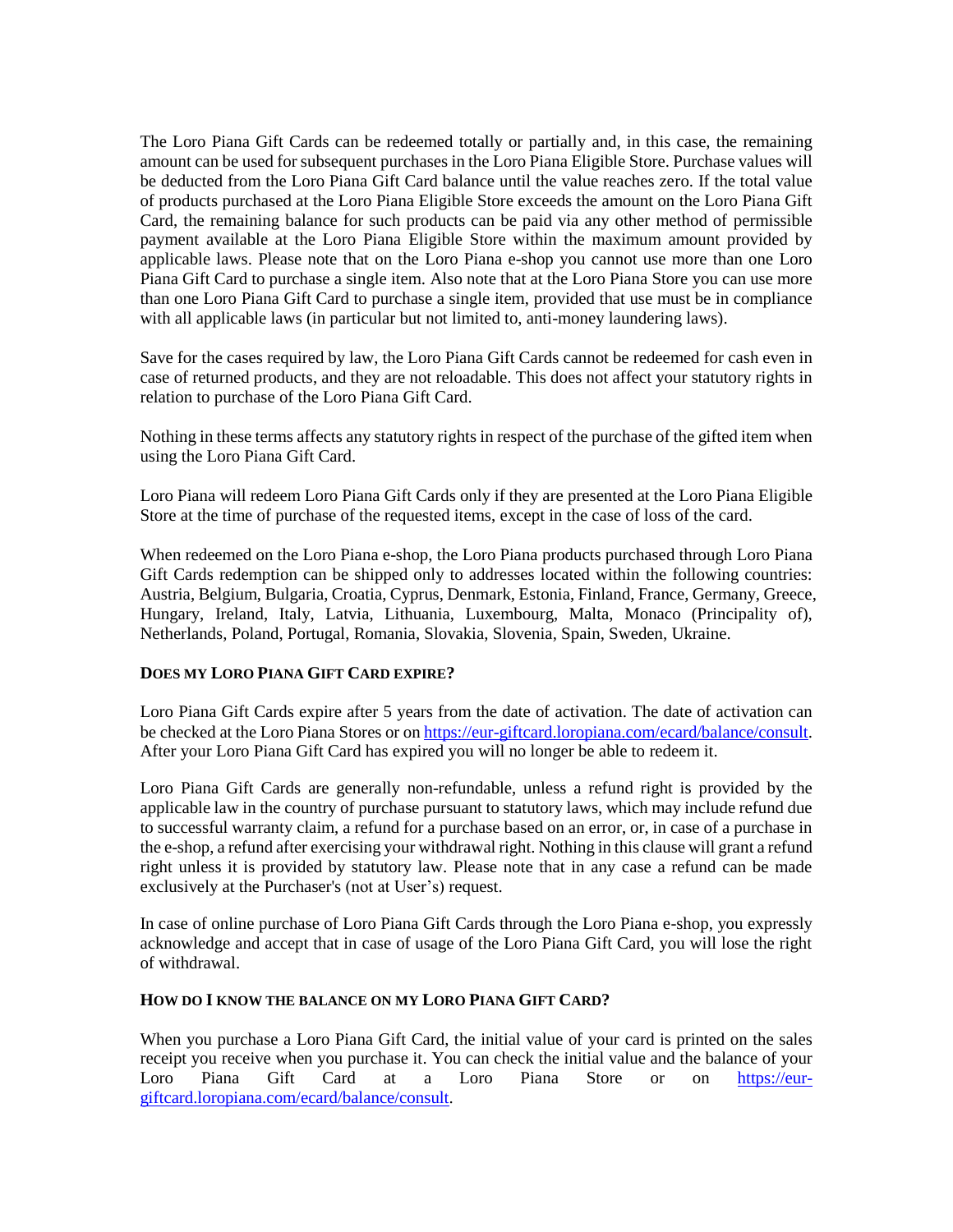Where Loro Piana believes that an administrative, billing or accounting error has occurred, Loro Piana reserves the right to correct the Loro Piana Gift Card balance. If you have any questions regarding transaction history or any corrections, or if you wish to contest a transaction or correction made on your Loro Piana Gift Card, or for any other complaint, please contact a Loro Piana Store or [customerservice.eu@loropiana.com](mailto:customerservice.eu@loropiana.com) or [+39 02 7780 2800](tel:+39%2002%207780%202800) (calls are subject to ordinary charges for a call to an Italian landline number) . Loro Piana will verify, inform you on the results and correct any errors where occurred.

## **WHAT SHALL I DO IF THE LORO PIANA GIFT CARD IS LOST?**

In case of loss or theft of your Loro Piana Gift Card, you must immediately contact a Loro Piana Store or [customerservice.eu@loropiana.com](mailto:customerservice.eu@loropiana.com) or [+39 02 7780 2800](tel:+39%2002%207780%202800) (calls are subject to ordinary charges for a call to an Italian landline number) and follow the instructions of Loro Piana personnel to block the Loro Piana Gift Card and obtain a replacement, if it is the case. You will be asked to provide the serial number and Code of the relevant Loro Piana Gift Card. The serial number and Code are provided at the time of the purchase and are also printed on the back of the physical Loro Piana Gift Card or respectively are displayed in the virtual Loro Piana Gift Card. We recommend that you keep and store a copy of the Loro Piana Gift Card serial number and Code in a safe place. Please note that Loro Piana will issue a replacement exclusively upon the written request of the Purchaser (not of the User); in this regard, please note the Purchaser is recommended to provide his/her personal data at the Loro Piana Store at the time of purchase of a Loro Piana Gift Card for identification purposes, otherwise the Purchaser will not be in the position to request the replacement of the lost/stolen Loro Piana Gift Card since Loro Piana will not be able to identify the Purchaser.

These terms do not limit your statutory rights in any way and Loro Piana does not exclude any duties or responsibilities that it is required to accept by law. Within these limits, Loro Piana is not responsible to you in the event of loss, theft, damage, alteration or unauthorised use by third parties of a Loro Piana Gift Card, except in the case of gross negligence or wilful misconduct by Loro Piana. Nothing shall exclude or limit Loro Piana's liability for death or personal injury resulting from our negligence or that of our agents or employees, or Loro Piana's liability arising from wilful misconduct or gross negligence of Loro Piana or our agents or employees.

### **HOW YOUR PERSONAL DATA ARE PROCESSED?**

Loro Piana (as identified above) is the data controller with respect to the collection, use and processing of personal data provided by the Purchaser in order to buy and/or the User in order to redeem the Loro Piana Gift Card. In particular, Loro Piana will process the Purchaser's and/or User's personal data in order to issue and ensure the use of the Loro Piana Gift Card in compliance with the applicable privacy legislation and, in any case, pursuant to its privacy information notice, available together with these Terms. For further information on the processing of your personal data, you may contact us sending an email at the following address: [privacy@loropiana.com.](mailto:privacy@loropiana.com)

Should Loro Piana collect your phone number, you are hereby informed that you have the right to register on the relevant national phone solicitation opt-out list, where applicable pursuant to your local laws.

### **GOVERNING LAW AND JURISDICTION**

These Terms shall be governed by Italian law, save for the applicability of local laws, and all disputes, claims and legal proceedings directly or indirectly arising out of or relating to the purchase or use of the Loro Piana Gift Cards shall be resolved in the competent courts of the place of domicile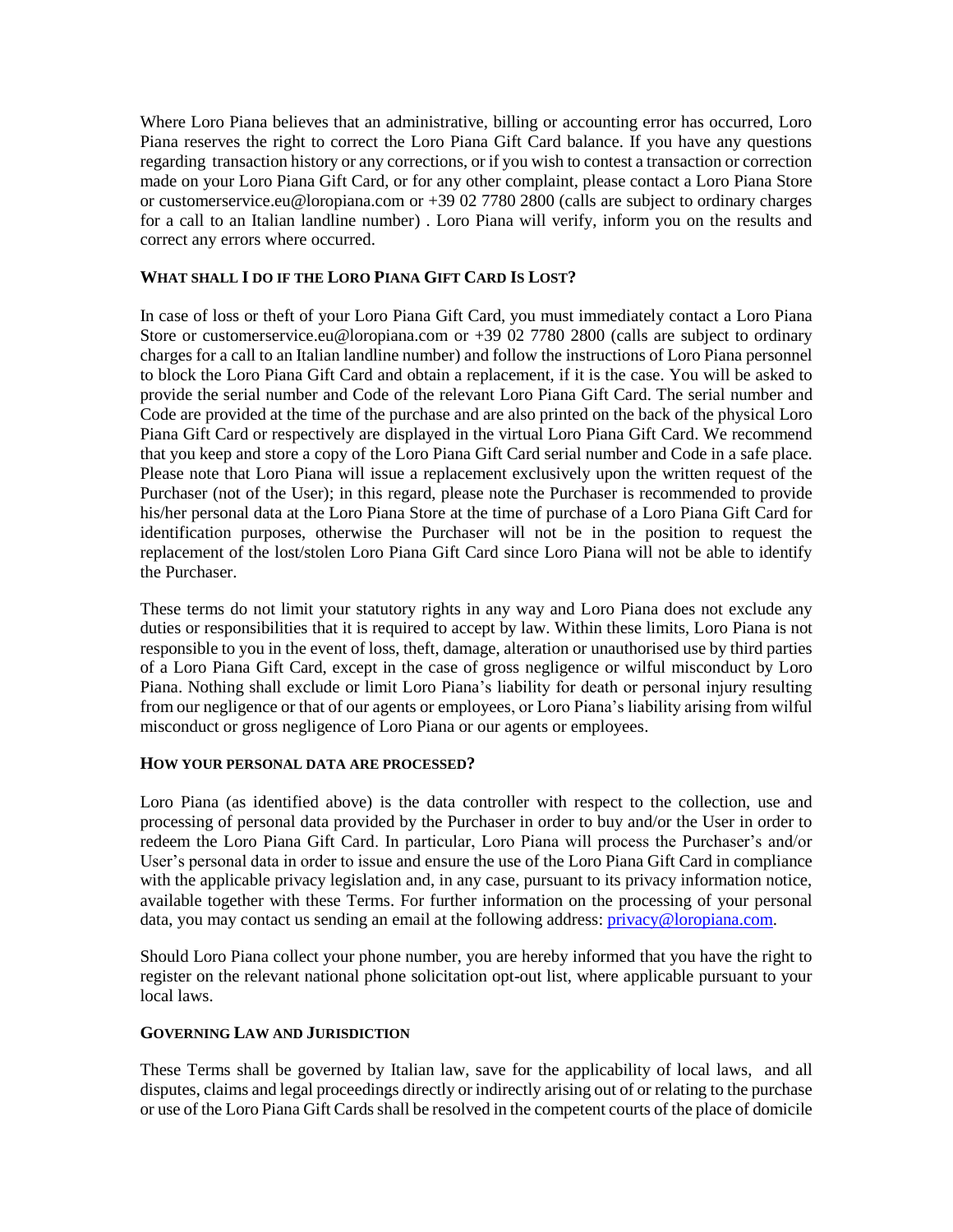or residence of the consumer. The choice of law does not affect the assertion of tort claims or the possible applicability of mandatory consumer protection provisions under the law of the country in which you have your habitual residence.

In particular, for consumers based in Spain, nothing in these terms and conditions shall prevent the application of articles 82 to 91 and 114 to 126 of the Spanish Act for the Defence of Consumers and Users (Spanish: *Real Decreto Legislativo 1/2007, de 16 de noviembre, por el que se aprueba el texto refundido de la Ley General para la Defensa de los Consumidores y Usuarios y otras leyes complementarias*). Those articles shall remain applicable in all cases.

Alternatively, the customer who is domiciled or resident in one of the member states of the European Union, Iceland, Norway, Liechtenstein, may opt for one of the out-of-court dispute settlement procedures provided for under the applicable laws currently into force, such as the platform provided by the European Commission, available on the website http://ec.europa.eu/odr.

\*\*\*